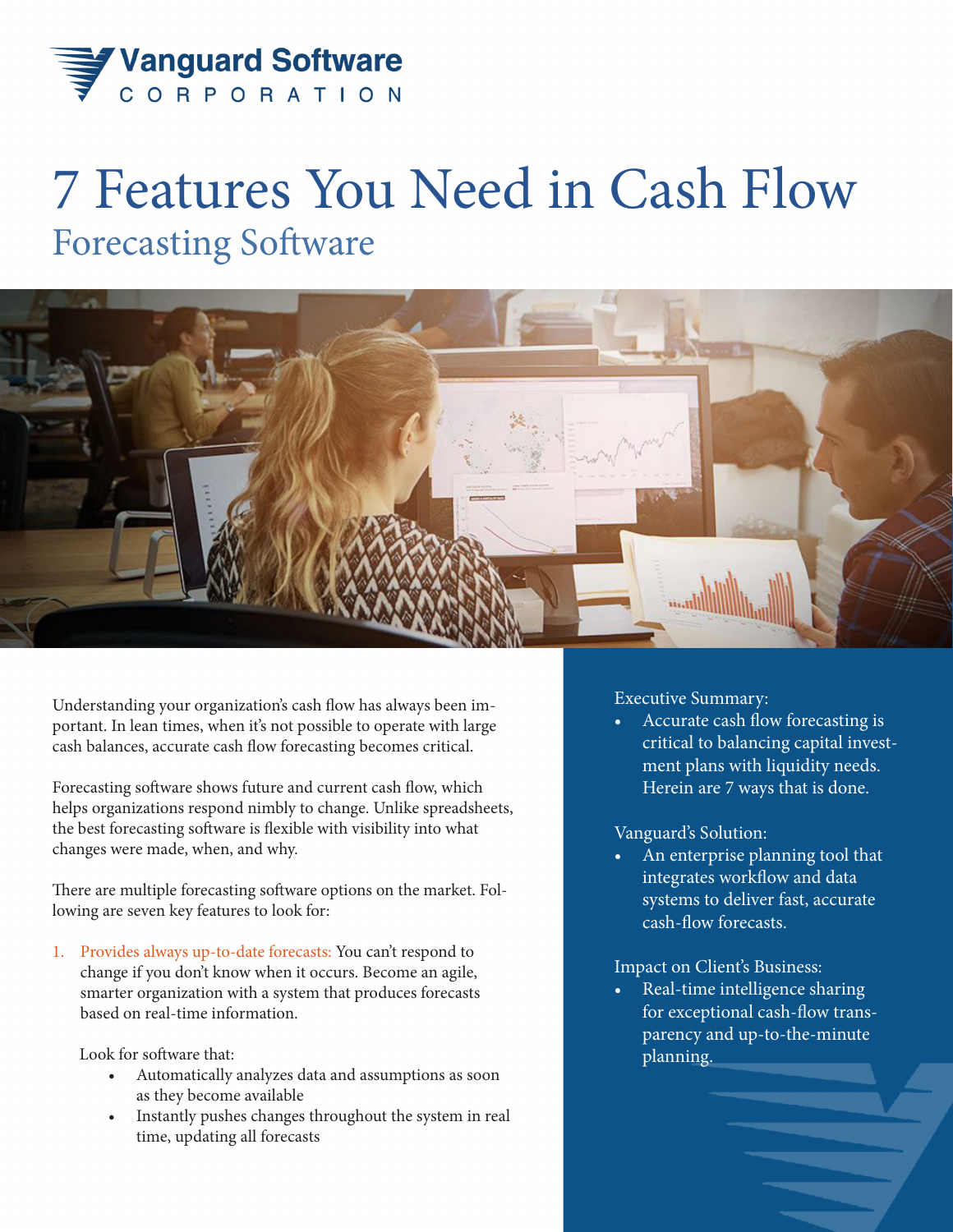- Shows users the impacts on all areas of the organization as changes happen
- 2. Gives one version of the truth: The best forecasts are actionable ones, but it becomes challenging to make decisions if there are multiple, competing forecasts with different underlying assumptions. Instead, have stakeholders contribute to a single forecast.

Look for forecasting software that:

- Is server or cloud-based for centralized forecasting
- Lets multiple users work on the same forecast simultaneously without having to pass files around
- Automatically loads the latest updates so you don't have to manually search for the newest datasets or worry about versions
- 3. Enables complete transparency: Transparency not only helps you get better buy-in, it means greater accountability. For every forecast, you and your stakeholders should be able to see what changes and assumptions were made, when, why, and who approved them. Transparency, however, doesn't mean you should let everyone access and change your information. A user management system that lets managers assign ownership of assumptions to certain people or groups will help you retain strong oversight.

Look for forecasting software that:

- Automatically tracks, documents, and time-stamps changes
- Lets you review old versions of any assumptions
- Can "roll back" and load forecasts from any previous date and time
- Assigns ownership of assumptions to people or groups
- 4. Lets you test what-if scenarios: You and your organization's stakeholders must be able to quickly and easily test different what-if scenarios. What-if scenarios are a critical component to any planning process. They can represent decisions that you can make, such as potential investments, or deviations from your expectations, such as worst- or best-case outcomes.

Look for forecasting software that:

- Lets you visualize the impact of the what-if scenarios on your key metrics
- Supports drillable reports to the line item level for a more detailed understanding
- Can save scenarios, compare scenarios, and highlight differences in assumptions and results

5. Automates time-consuming data management: Let computers do what they do best: handle massive amounts of data. Don't waste time copying and pasting data.

Look for forecasting software that:

- Continually and automatically pulls data from your databases into the software
- Easily exports forecasts to spreadsheets and ERP, financial, or other data systems
- Customizes reports that match how you need to view information
- Flags potential data errors so you don't have to worry about quality



1255 Crescent Green Cary, NC 27518 vanguardsw.com

Phone: 919-859-4101 Fax: 919-851-9457 Email: info@vanguardsw.com